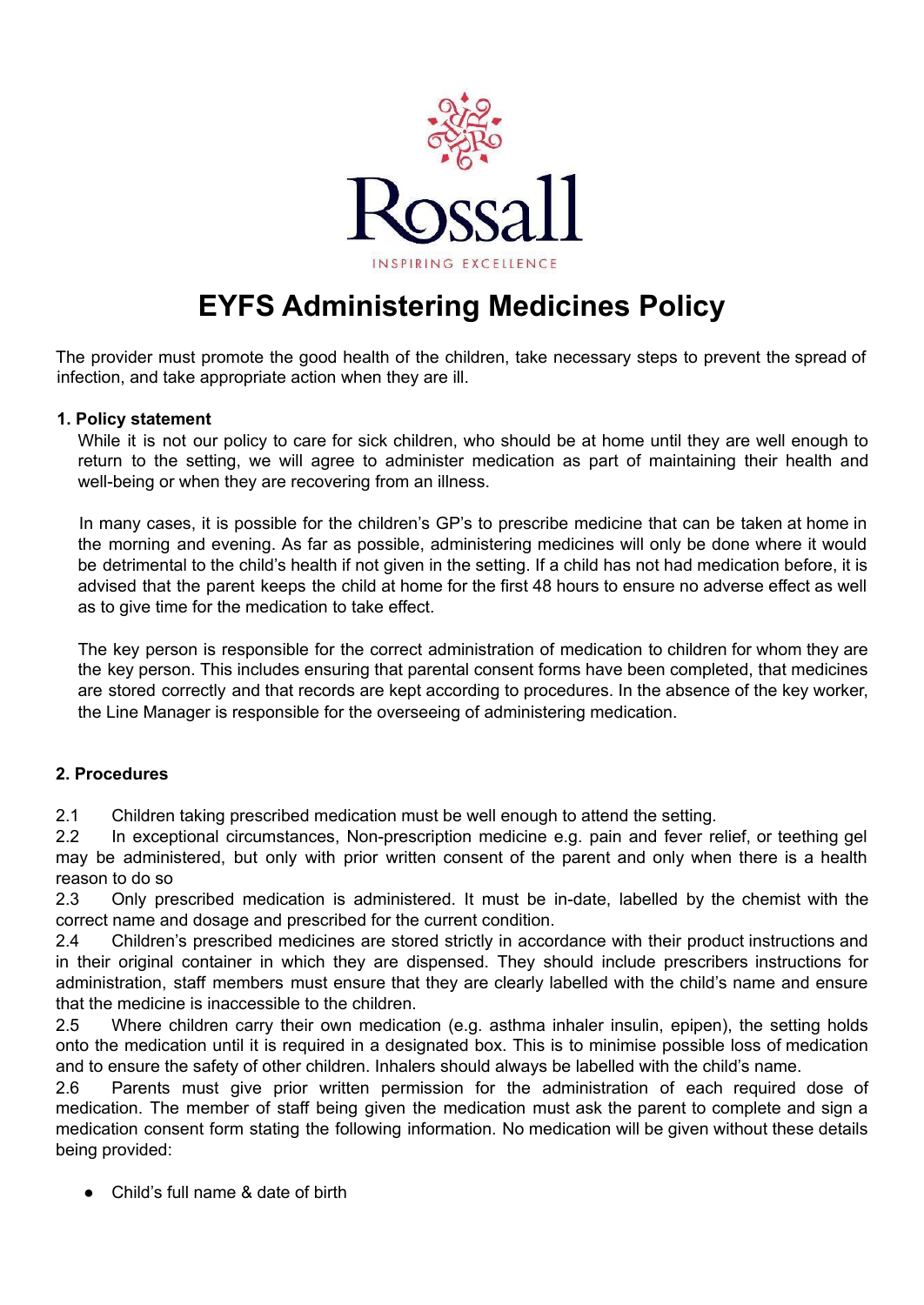- Date medication was brought to nursery
- Name of medication
- Medication type
- Expiry date of medication
- Prescribed dosage
- Does the medication contain aspirin?
- Is the pharmacy label clear and state the correct name? \*option to add photo evidence
- Where is the medication required to be stored?
- Does the medication have an instruction leaflet and is it in original packaging?
- Notes
- Condition
- Temperature if taken
- Parent/ carer contacted?
- Record of administration: dose, date, time, administrator name, witness name

2.7 The administration is recorded accurately each time it is given on the child's EYlog record, recording both the staff administering the dosage and also a staff witness. Parents will receive a notification and record of any medication logged on their child's profile. All parents have access to this tool.

2.8 It is the responsibility of the child's key person, to ensure that the medication is handed back to parents/carers at the end of the day. Medication is not kept on the premises apart from during session times. The exception to this is inhalers/ epipens or other long term medication, as parents can provide items to leave at the setting to eliminate the risk of forgetting each session. These items will be stored in the room, out of child's height and in labelled boxes.

2.9 Parent/carers with children with inhalers of other emergency life saving equipment i.e. Epipens are asked to be placed in a medication box or bag with instructions attached. During the session the bag/box is carried out of children's reach allowing easy access in case of an emergency.

2.10 If the administration of prescribed medication requires medical knowledge, individual training is provided for the relevant member of staff by the Medical Centre or administered by the school's qualified nurse.

2.11 Where children are capable of understanding when they need medication, for example with asthma, they should be encouraged to tell their key person or a member of staff of what they need. However, this does not replace staff vigilance in knowing and responding when a child requires medication.

## **Children who have long term medical conditions and who may require on-going medication**

2.12 Where appropriate (e.g. anaphylaxis, diabetes, epilepsy), a risk assessment is carried out for each child with long term medical conditions that require on-going medication.

2.13 Parents will also be required to contribute to a risk assessment. They will be shown around the setting, have the opportunity to understand the routines and activities and point out anything which they think may be a risk factor for their child.

2.14 For some medical conditions key staff will need to have training in a basic understanding of the condition as well as how the medication is to be administered correctly. The training needs for staff members are part of the risk assessment.

2.15 The risk assessment includes vigorous activities and any other school activity that may give cause for concern regarding an individual child's health needs.

2.16 The risk assessment includes arrangements for taking medicines on outings and the child's GP's advice is sought if necessary where there are concerns.

2.17 A health care plan for the child is drawn up with the parent; outlining the key person's role and what information must be shared with other staff who care for the child.

2.18 The health care plan should include the measures to be taken in an emergency.

2.19 The health care plan is reviewed at the beginning of every half term or more frequently if necessary. This includes reviewing the medication, e.g. changes to the medication or the dosage, any side effects noted etc.

2.20 Parents receive a copy of the health care plan and each contributor, including the parent, signs it.